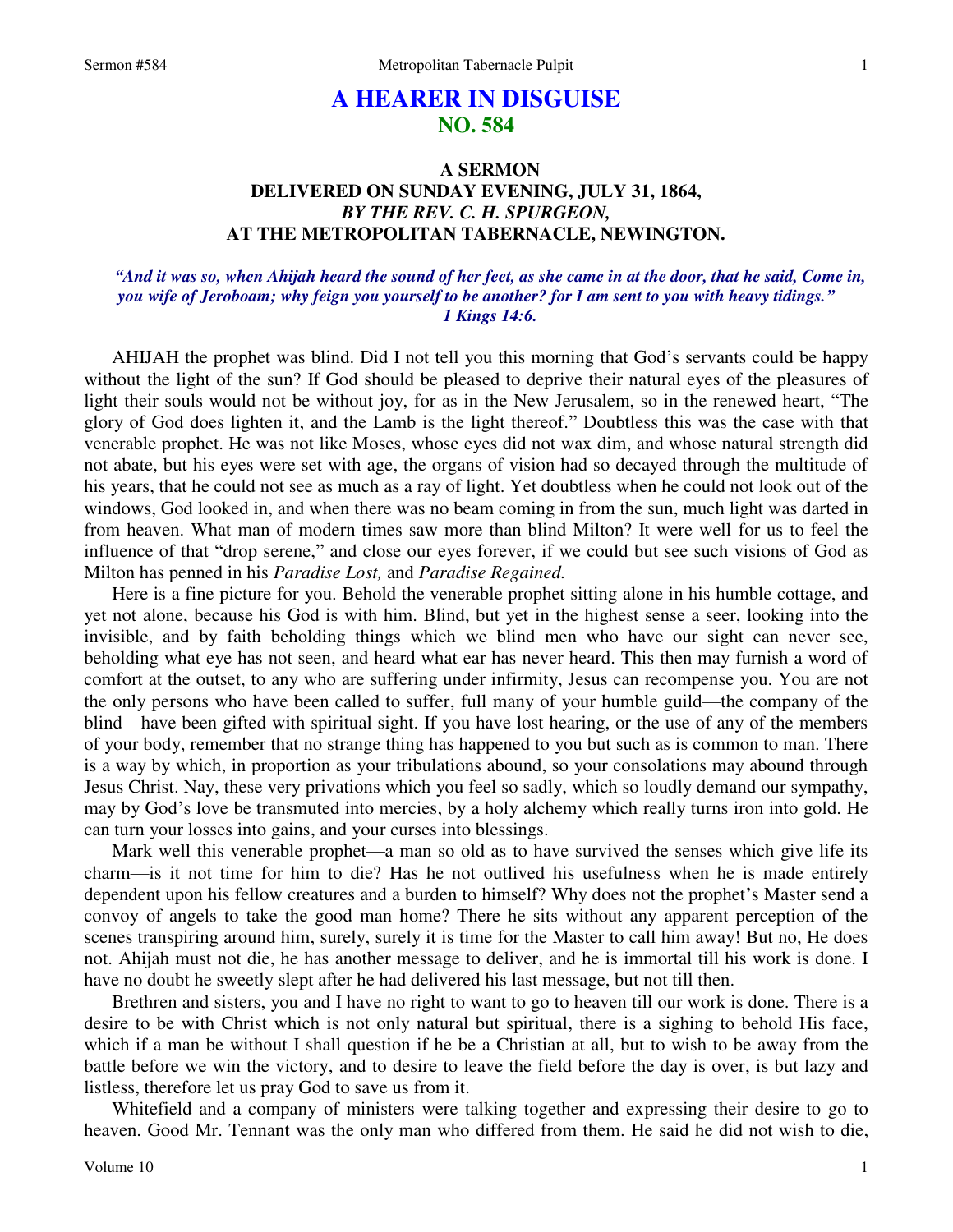and he thought that if his brother Whitfield would but consider for a time, he would not wish to be gone either, for he said, if you hire a man to do a day's work, and he is saying all the day, "I wish it were evening, I wish it were time to go home," you would think, "What a lazy fellow he is," and you would wish you had never engaged him. "So," he said, "I am afraid, it is nothing but our idleness that often prompts us to desire to be away from our work."

If there is a soul to win, let me not stop until I have won it. Truly some of us might summon up courage enough to say, "I would fain barter heaven for the glory of Christ, and not only wait twenty years out of heaven if I may have twenty years of glorifying Him the better, but wait out altogether if I may outside heaven sing to Him sweeter songs, and honor Him more than I can inside its walls, for outside heaven shall be heaven to me if it shall help me to glorify my Lord and Master the better."

You have heard, I dare say, that anecdote of good Mr. Whitefield, in his early ministry, lying down, as he thought, to die in a high fever, and a poor Negro woman sitting by his side and tending him. In his sad moments, Whitefield thought of dying, but the black woman said, "No, Master Whitefield, you are not to die yet, there are thousands of souls to bring to Christ, so keep up your spirits, for you must live, and not die—your Master has yet work for you to do." All this comes to my mind as I think of that venerable old prophet, sitting in his chair, waiting until he shall have spoken to Jeroboam's wife, and then after that ascending to his Father and his God—but not until his work was done.

We have introduced to you Ahijah, the venerable prophet. We must now address you upon an incident connected with his closing ministry.

In our text we have before us *an occasional hearer,* secondly, we observe *a useless disguise,* and thirdly, we *listen to heavy tidings.*

**I.** We have before us, first of all, THE OCCASIONAL HEARER.

Jeroboam and his wife did not often go to hear Ahijah. They were not people who went to worship JEHOVAH, they neither feared God nor regarded His prophet. There may be some such here tonight, you do not often come to a place of worship. I am glad you are here now. It may be my Master has sent me with tidings for you. Give earnest heed, I pray you, that the tidings may be received and blessed. I am sometimes tired of preaching to those who hear me every Sunday, for I fear some of them never will be saved. They get hardened by the Gospel, all the blows of the hammer have only tended to weld their hearts to their sins, and make them harder instead of melting them. May God grant, however, that my fears may be removed, and that some who have long resisted the wooings of the Gospel may yet yield.

I have more hope of you occasional hearers, I know that when my Master has helped me to cast the net on the right side of the ship I have taken some of you. There are among those numbered with us some of the best in the church, and the most useful men in our society, who were brought in by dropping into the place just as stray hearers—passing by, perhaps, or coming out of curiosity, but God knew who they were, knew how to adapt the sermon to the case, and affect the heart with the Word.

Now, here was an occasional hearer, and we make the observation that *this occasional hearer was totally destitute of all true piety.* Most occasional hearers are. Those who have true religion are not occasional hearers. You will find that truly gracious persons are diligent in the use of the means. Instead of thinking it a toil to come up to the place of worship, I know there are some of you who wish there were two Sundays in the week, and the happiest times you ever have are when you are sitting in these seats and joining in our sacred songs—

## *"Thine earthly Sabbaths, Lord, we love."*

There is no verse which gives *you* a better idea of heaven as a place than that*—*

*"Where congregations ne'er break up, And Sabbaths have no end."*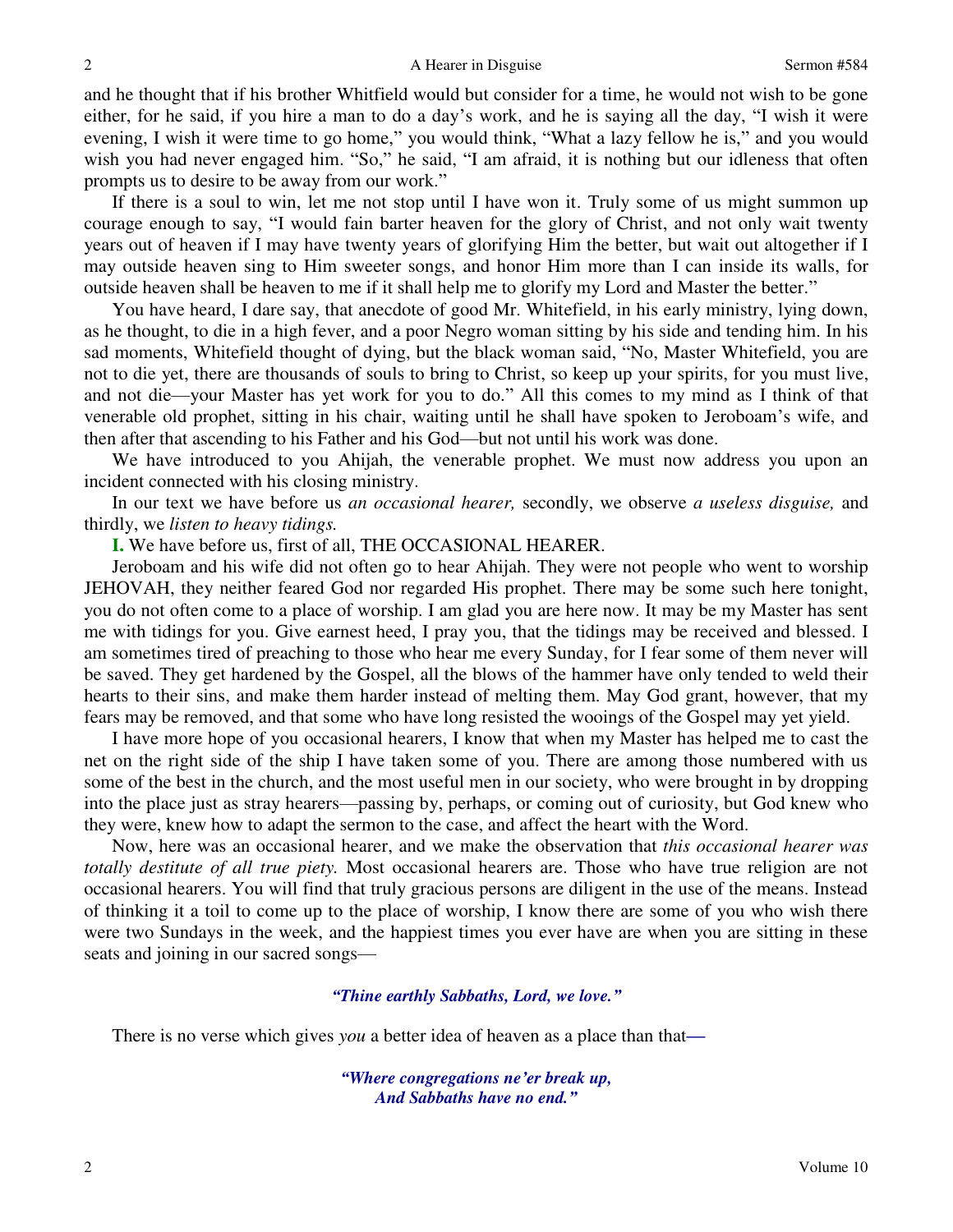## Sermon #584 A Hearer in Disguise

Gracious souls love the place where God's honor dwells, and the assembling of themselves together is always a blessed thing to them, but occasional hearers are generally graceless persons. I know how you spend your Sunday. There is the morning, you are not up very early, it takes a long time to dress on a Sunday morning, then follows the Sunday paper, with the news of the week, *that* must be gone through. The wife has been toiling hard all the morning with the dinner, what do you care? Then there is the afternoon, when there is a little more lolling about. Then in the evening, there is the walk. But the day, after all, is not very happy and comfortable, and sometimes you have wished there were no Sundays except that they give your body a little rest.

You do not fear God, nor do you care for His service. Nevertheless, I am glad you have come here tonight for, who can tell?—my Lord, who found Jeroboam's wife, can find you out, and though it is many a day since you darkened the walls of God's sanctuary, this shall be the beginning of many such days to you, and who can tell?—this may be your new-birthnight, when you shall turn over a new leaf nay, not turn over a new leaf, but get a new book altogether, and find your name written in the Lamb's Book of Life.

The second remark about these occasional hearers is that when they do come, *they very generally come because they are in trouble.* When Jeroboam's wife came and spoke to the prophet, it was because the dear child was ill at home. I know some occasional hearers who go to a place of worship as people go to a chemist's shop, that is, when they want something because they do not feel quite right. Yes, your child is very sick. You have been watching all day, and you have thought, "I cannot stand it any longer, I will just walk out and go to a place of worship tonight, I want something to cheer me."

You have had such trials lately that your wife said to you, "John, we must not keep on in this way any longer. It is clear all we do ends without any prosperity. We put our money into a bag which is full of holes. We spend it for that which is not bread. We labor for that which does not profit." So you have come here to see if the Lord may have a word of comfort through His servant who speaks to you. I can only say you are very welcome to come in, you wife of Jeroboam. We are as glad to see you as though you always came, and we do hope that this sorrowful affliction may be overruled by God for your lasting good.

There are persons who profess to be atheists, but their atheism is not very deep. Addison tells us of a man who, on board ship in a storm, knelt down to pray, and expressed his firm belief in a God. When he got ashore someone laughed at him for it, and he challenged the man to a duel. They fought together and the atheist fell wounded. When the blood was flowing he believed there was a God and he began to cry to God with all his might to save him. The physician bound up the wound. The man put the question to him—"Is it mortal?" "No," he says, "it is only a flesh wound." Then said the man, "There is no God, I am a thorough atheist." He believed in God when he thought he was going to die, the moment he felt himself better he returned to his unbelief. A pretty religion that to live in, and a pretty religion to die with!

Your absence from God's house will do very well when things go well with you, you can go out with a young wife to dissipate in frivolity hours which should be sacred to worship, but when sickness comes—and when affliction shall fall heavily upon you—when you have trial after trial, and you yourself begin to get grey with many cares, and feeble and helpless with many years, and when death comes near and casts his pale shadow across your cheek, and strange thoughts, oblivious of all around, come over you by day, and singular dreams which throw you into the company of the long since dead, surprise you by night, and fears and frights, and signs and calls, and bodings of imagination, prove the wanderings and weakness of your brain—then, but possibly not till then, you will think of going to the house of God. I am glad, therefore, if this trouble has visited you early, or ever "the grinders cease because they are few, and those that look out of the windows be darkened," and I am very glad that you have come to the house of God. Come in, you wife of Jeroboam, for I bear you tidings from the God of heaven tonight.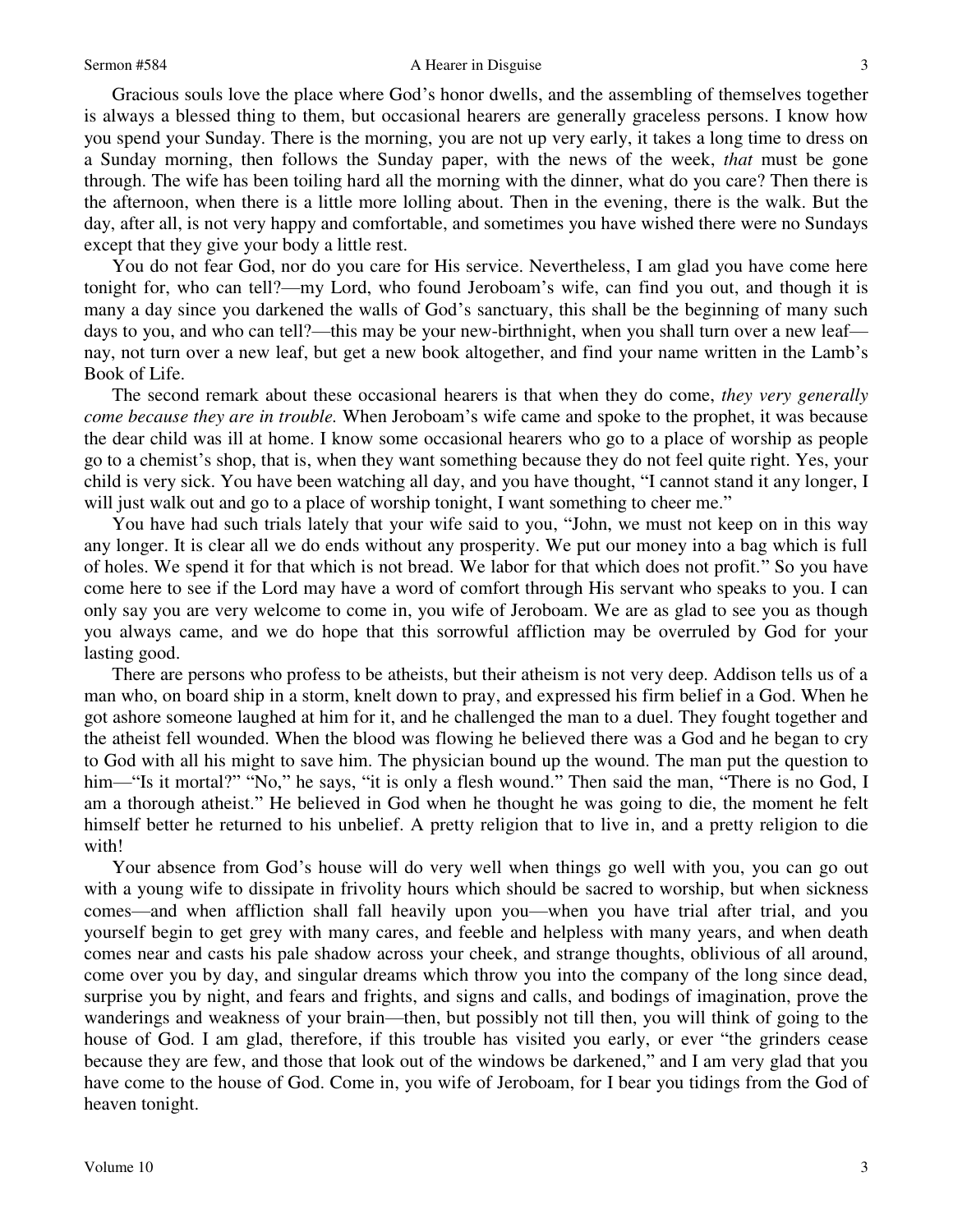There is a third point, *this woman would not have come but that her husband sent her on the grounds that he had heard Ahijah preach before.* It was this prophet who took Jeroboam's mantle and rent it in pieces, and told him he was to be king over the ten tribes. That message proved true, therefore Jeroboam had confidence in Ahijah. There are some of you who at times used to hear the Gospel, you have not been of late, but there were seasons when you did come up to God's house—ay, and times when you used to tremble under God's Word.

If I am not mistaken, there are men and women here tonight who once were conscience-stricken, the Word of God used to come home to you with exceeding great power, and make you tremble. Did you not even profess faith in Christ? Why, some of you were very busy at revival meetings, trying to bring others to the Savior. But your religion was like smoke out of the chimney, it has all blown away, like early mist it was soon scattered when the sun had risen. Yet the remembrance of these things sticks by you now, you cannot help it—you feel there must be something in religion. The old stings which were in your conscience have not been quite extracted, therefore at the present moment you are quite willing to listen to the Word, perhaps even hoping that it may come with true power now, and that you may after all be saved.

I wish I could wake the echoes of the slumbering consciences of some of you! O that I could recall the days of your youth, the times of your boyhood and girlhood, when you went up to the assembly of the saints to keep holy day. Those things you cannot quite forget. I pray that such remembrances may often turn your feet towards the place of worship.

We have brought out three points of character, *they were persons of no piety, in trouble they sought the prophet, and they had confidence in him because they had heard him preach before,* but there is one more point, *they had one godly member of their family, and that brought them to see the prophet.* Their child was sick and ill, and it was that which led them to inquire at the hands of the Lord. I hope there is no family here which has the misfortune to be without a believer in it.

You, man, have no fear of God, but strange to say, the Lord has taken one out of your family to be a witness for Him. That daughter of yours, you sometimes jeer at her, but you know you value her. You used to send her to the Sunday school just to get rid of her, but the Lord met with her, and what a comfort she has been to you! how glad she has made your heart, though you do not tell her so!

Perhaps, the godly one in the family is like this young Ahijah in the text, he is sick and near to die. You can recollect, though you do not fear God, how the darling boy was sick! how you sat by his little bed, and took his hand in yours, when it was scarcely anything but skin and bone! how he prayed for you at night, that God would save father and mother, and take them to heaven! and how, just as he died, he looked out on you with those bright eyes so soon to be filmed in death, and said, "Father, will you not follow me?" Since that time you have often felt that something is beckoning you up yonder, and though you have gone on forsaking God, and despising holy things, yet still there is a little link between you and heaven which is not snapped yet, and you sometimes feel it tugging at your heart. I pray God it may tug so hard tonight, that your heart may go up to God and lay hold of Jesus the Savior of sinners.

What joy it causes me to think that God does call one out of a godless household, because where there is one there is sure to be another before long. It is like putting a light into the midst of stubble, there will soon be a blaze. I have hope of a family when one child is converted, for grace is like precious ointment, it spreads a perfume all around. When a box of fragrant spice is put into a room, the perfume soon fills the entire chamber, then creeps silently up the stairs into the upper rooms, and ceases not its work until it has filled the whole house. So when there is true grace in a house, the Holy Spirit blesses its hallowed power, till even the lodgers and family acquaintances begin to feel the influence of it. Is it your one praying child that has brought you here tonight? May God grant that he may be the means of bringing you to heaven as well.

But there is one sad reflection which should alarm the occasional hearer. Though Jeroboam's wife did come to the prophet that once, and heard tidings, yet *she and her husband perished after all.* Oh! if there were the register kept of the many thousands who come inside the Tabernacle gates and listen to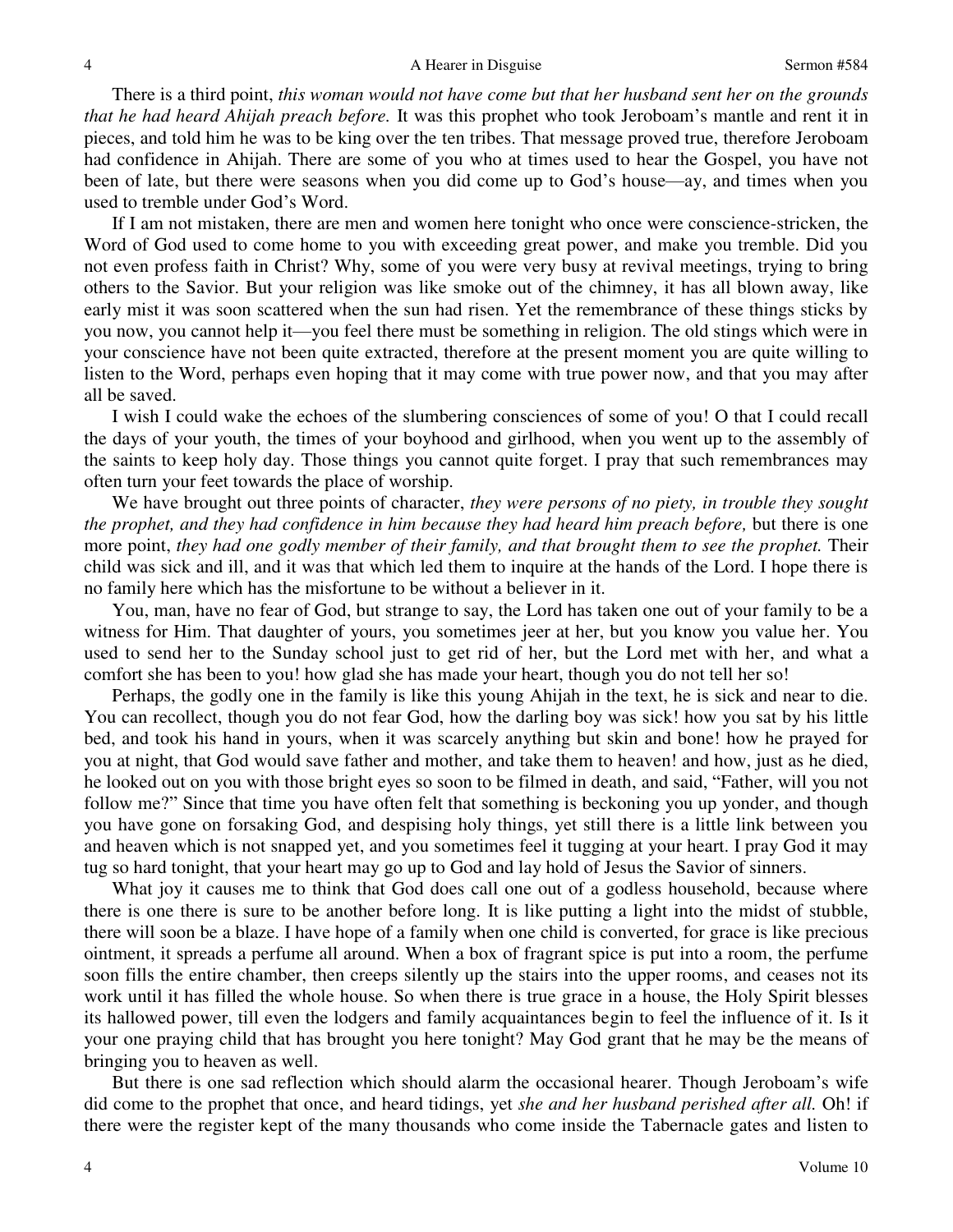### Sermon #584 A Hearer in Disguise

our voice, I am afraid—I am sadly afraid it would be found that there were many who did hear the tidings, and did tremble at them, too, who nevertheless contemned the counsels of the Most High, turned not at His rebuke, went on in their sin, and perished without hope. Shall it be so with any of you? Are you to be kindling in hell? Will you make your bed among the flames? My hearers, will you die without God and without hope? Will you leap into the black unknown with no bright promise of the Savior to cheer you in the thick darkness? May God prevent it! May He be pleased to bring you to Christ the rock of your salvation that you may depend upon Him with your whole heart.

While thus speaking about the occasional hearer, an idea haunts my mind that I have been drawing somebody's portrait. I think there are some here who have had their character and conduct sketched out quite accurately enough for them to know who is meant. Do remember that if the description fits you, it is meant for you, and if you yourself have been described, do not look about among your neighbors, and say, "I think this is like somebody else." If it is like you, take it home to yourself, and God send it into the center of your conscience, so that you cannot get rid of it.

**II.** Our second consideration is the USELESS DISGUISE.

Jeroboam's wife thought to herself, "If I go to see Ahijah, as he knows me to be the wife of Jeroboam, he is sure to speak angrily, and give me very bad news." Strange to tell, though the poor old gentleman was blind, she thought it necessary to put on a disguise. So she doffed her best garment, and put on a countrywoman's russet gown, and away she went. She left the scepter and crown behind, and took a basket, as though she had just come from market. In this basket she did not put gold, jewels, and silver, but a present such as a farmer's wife might bring, there were loaves, and cracknels, and a pot of honey. And as she went along, she thought, "The old gentleman will not know me." She traveled through her own dominions, and nobody knew her, she went into the neighboring dominions of Judah as far as Shiloh, and she pleased her imagination with the thought, "How I shall deceive him, I will ask him a question, as if I were a plowman's wife, he will not know who I am, he will be pleased with my present, and prophesy soft things concerning my child."

How great was her surprise! No sooner did the blind prophet hear her footsteps, than he said, "Come in, you wife of Jeroboam; why feign you yourself to be another? for I am sent to you with heavy tidings." How she started back with astonishment! She had deceived hundreds who were blessed with eyes, but here was a man who could not be deceived, but found her out before she had opened her lips, and recognized her before she had time to test her sorry artifice, or tell her subtle tale—"Come in, you wife of Jeroboam."

I do not suppose there is anybody comes here disguised as to dress tonight, though such things may happen. The working man, who is afraid he shall be laughed at if he is known, may come here in disguise. Now and then a clergyman may come in, who would not be very comfortable in his conscience if it were known he did such a thing, and so he does not show himself exactly in his usual garb. Notwithstanding whoever you may be, disguised or not, it is of no use where God's Gospel is preached. It is a quick discerner, and will find out the thoughts and intents of the heart. It will search you out and unmask your true character, disguise yourself as you may.

Many who come to God's house not disguised in dress, but still disguised in manner and appearance. How good you all look! When we sing and you take your books, how heavenly-minded! And when we pray, how reverent you are! How your heads are all bowed!—your eyes covered with your hands! I do not know what you all say in your hats when you come in, and I should not like to know. I do not know how much praying there is when you sit in a devout posture, though you assume the attitude and compose your countenance as those who draw near to supplicate the Lord, I am afraid there are many of you who do not pray a word or present a petition, though you assume the posture of suppliants. When the singing is going on there are many who never sing a word with the spirit and the understanding.

In the house of God I am afraid there are many who wear a mask, stand as God's people stand, sit as they sit, pray as they pray, and sing as they sing, and all the while what are you doing? Some of you have been attending to your children while we have been singing tonight. Some of you have been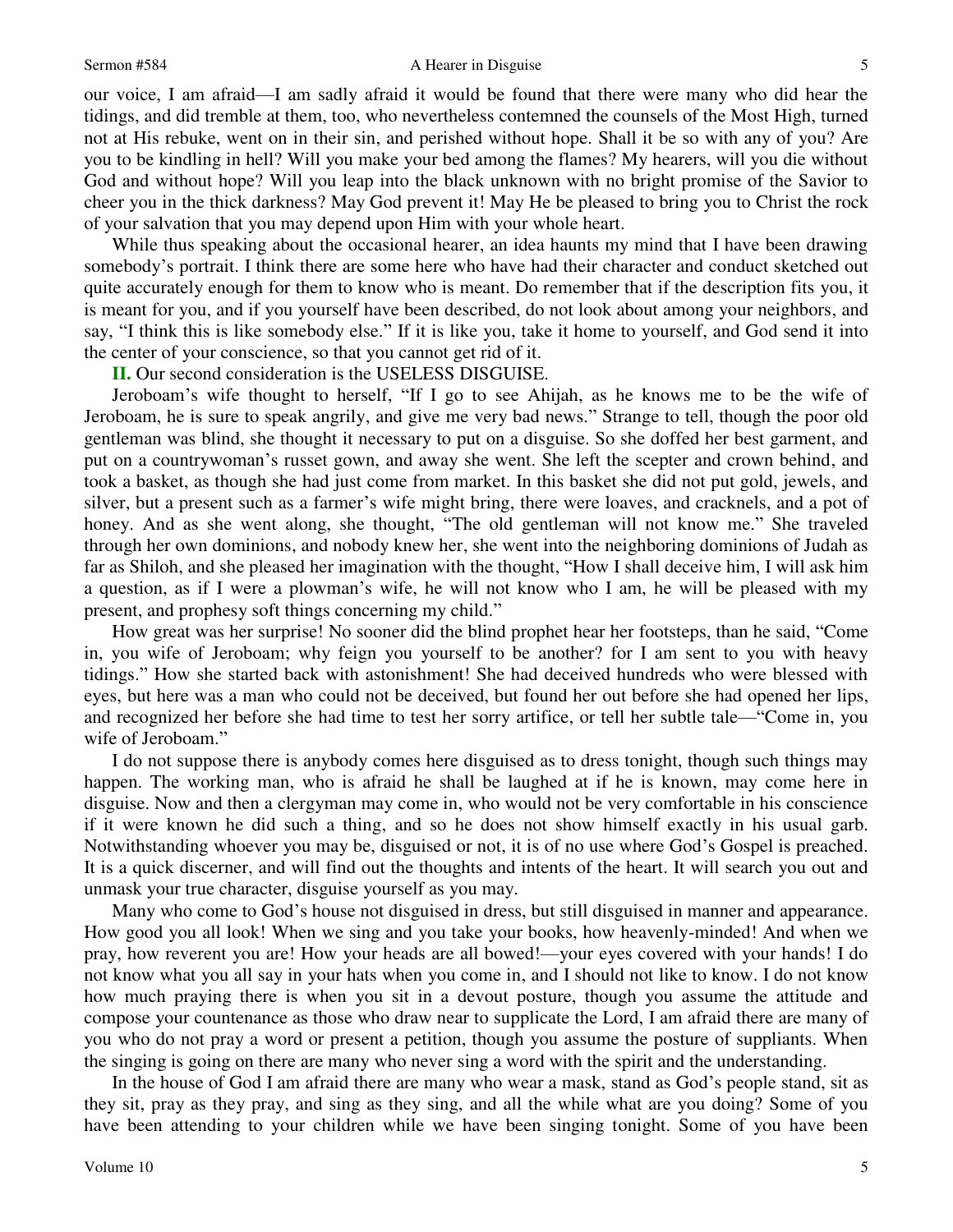casting up your ledger, attending to your farms, scheming about your carpentering and bricklaying, yet all the while if we had looked into your faces we might have thought you were reverently worshipping God. Oh! those solemn faces, and those reverent looks, they do not deceive the Most High God. He knows who and what you are. As you are in His house, He sees you as clearly as men see through glass.

As for hiding from the Almighty, how can you hide yourself from Him? As well attempt to hide in a glass case, for all the world is a glass case before God. When you look into a glass beehive, you can see the bees and everything they do, such is this world, a sort of glass beehive in which God can see everything. The eyes of God are on you continually, no veil of hypocrisy can screen you from Him.

There may be some among you who occasionally sit here, some members of this church who after all may feign to be other than you are. It is a melancholy and a most solemn reflection that there are many who profess to be Christians who are not Christians. There was a Judas among the twelve, there was a Demas among the early disciples, and we must always expect to find chaff on God's floor mingled with the wheat.

I have tried, the Lord knows, to preach as plainly and as much home to the mark as I could, to sift and try you, but for all that the hypocrite will come in. After the most searching ministry, there are still some who will wrap themselves about with a mantle of deception. Though we cry aloud and spare not, and bid you lay hold on eternal life, yet, alas! how many are content with a mere name to live but are dead. Many come here and even hold office in the church, yea, the minister himself may even preach the Word, and after all be hollow and empty.

How many who dress and look fair outside, are as John Bunyan said, only fit to be tinder for the devil's tinder box, for they are all dry and sere within! God save us from a profession if it is not real. I pray that we may know the worst of our case. If I must be damned, I would sooner go to hell unholy than as a hypocrite, that backdoor to the pit is the thing I dread most of all. Oh! to sit at the Lord's table, and to drink of the cup of devils! to be recognized among God's own here, and then to find one's own name left out when He reads the muster roll of His servants! Oh! what a portion for eternity. I bid you tear off this mask, and if the grace of God is not in you, I pray you go into the world where will be your fitting place, and abstain from joining the church, if you are not really a member of the body of Christ.

You see why I urge this, because no dressing up, however neatly it may be done, can conceal us from God. Oh! how some who have been fair on earth have been startled when they thought they were going into heaven! They had their foot almost on the doorstep, but the angel came and said, "Get you gone, you wife of Jeroboam, I know you whom you are, you could deceive the minister, you could deceive the deacons, you could get baptized and join the church, but you cannot enter here. Get you gone, your portion is with the filthy in the pit of hell." O, may He never say this to you and me, but may we all be so real here that He may say, "Come, you blessed of my Father, inherit the kingdom prepared for you from the foundation of the world." "Thou, God, see me!" Write that on the palm of your hand, and look at it, wake up in the morning with it, sleep with it before you on your curtains. "Thou, God, see me!"—

> *"O may this thought possess my breast, Where'er I rove, where'er I rest; Nor let my weaker passions dare Consent to sin, for God is there!"*

**III.** Now we come to a close with a few words upon the HEAVY TIDINGS.

The woman stood amazed as the prophet proceeded to expose the iniquity of her husband's house, the certain judgment which God would execute, and the terrible disgrace with which the name of Jeroboam should be execrated, because they had revolted from God and set up for themselves the calves of Baal. As for the child, respecting whom she had come to inquire, he should die. That death was the quenching of a bright spark in the heart of the parents, but none the less, a mercy for the youth. "All Israel shall mourn for him and bury him: for he only of Jeroboam shall come to the grave, because in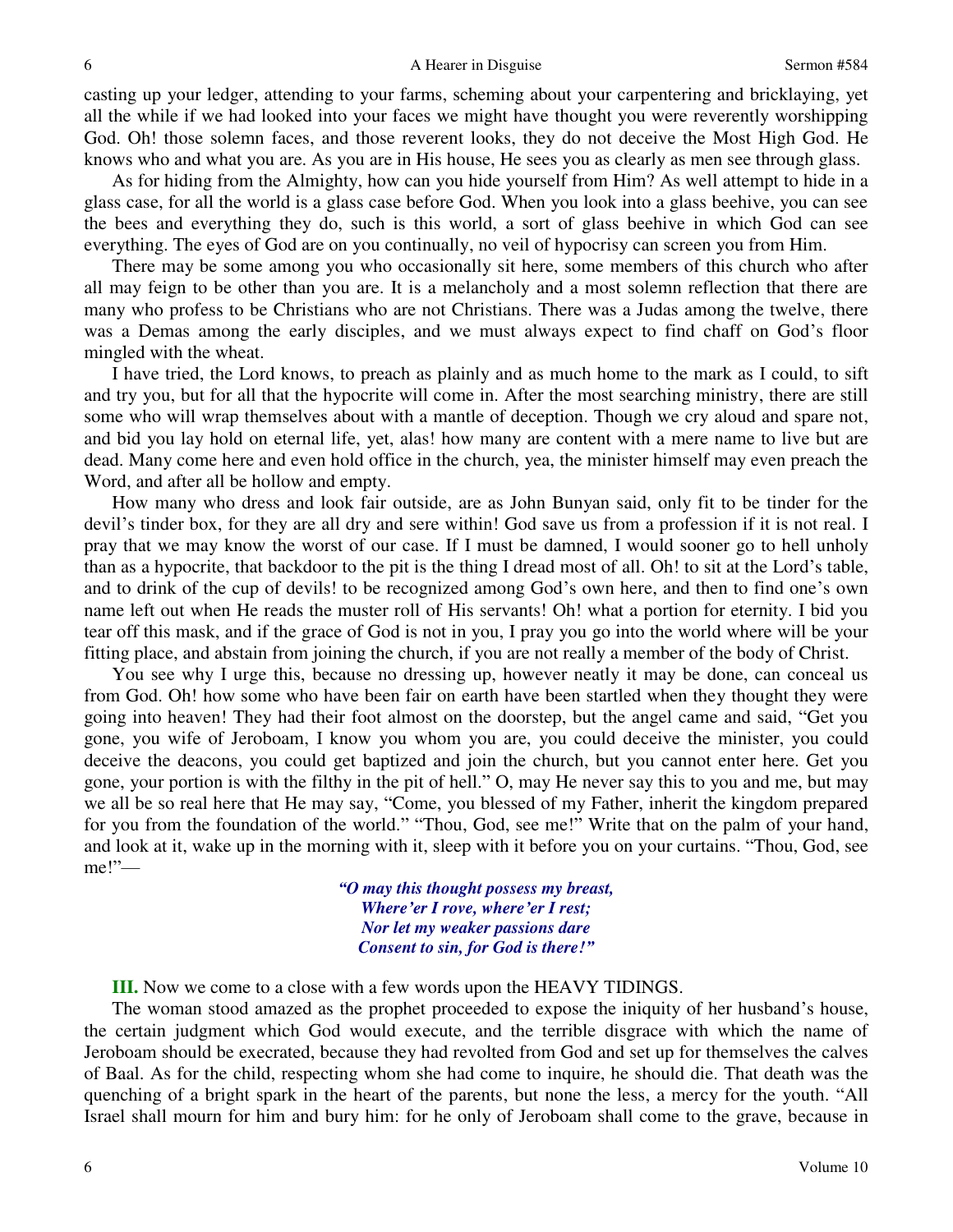### Sermon #584 A Hearer in Disguise

him there is found some good thing toward the Lord God of Israel in the house of Jeroboam." Let me linger on this part of the narrative a moment. In that wicked house there was one bright gem upon which the Lord put a high value. The lad was taken from the evil to come. The kindness of the Lord appeared in his death, while all the judgments were reserved for his father's family. Do I not speak to some of you, ungodly persons, who have lost your little children, and while you wept bitter tears as you carried them to the grave, you said, "Well, he is better off," or, "she sleeps in Jesus"? Did you never think that as for you, you are worse off? You have no hope, and are living without God in the world.

Let us picture Jeroboam and his wife at the tent of their son, Ahijah. There was everything to cheer the heart as to him who had departed, but everything to fill the soul with gloom concerning those who remained. The like has been the case at the funerals of your gracious little ones. We need shed no tears over the bier. Let us keep our lamentations for the mourners who attend the funeral. Ah! but you may make the reflections all your own. You, too, have been outside the gates of the city to carry your offspring to the spot in God's acre where they now slumber. Did you think in that mournful hour that the first fruits of your household were holy unto the Lord?

We never cease to wonder that the young should die. Yet it has always been so, and well indeed can I believe that mercy of a sweet-smelling savor is to be found in those dispensations of God's providence which so often darken the windows of our heart, and wither the fairest buds in our garden. Where of old did death strike its first dart? Did it pierce the heart of Adam the sinner, or smite down the relentless Cain? Nay, but righteous Abel was the first of men who departed from earth, to be absent from the body and present with the Lord. Even so have you, full many of you, committed your children to the dust, in an assured hope for them, according to the Word of the Lord, a hope which you cannot cherish for yourselves.

O sinners, be chary of your tears, your sighs, and your groans, pour them not out with such profuseness as a libation at the graves of those who sleep in Jesus and are blest. You will need them all for your own souls presently. Take you up a lamentation for your own doom. Except you repent, your funerals, O ungodly ones, will call for shrill notes of endless despair.

Let me pause. I have glad tidings to preach to some of you before I yet again deliver these heavy tidings to those who despise the Word.

Is there one soul here who desires to be saved? Sinner, I have glad tidings for you. Here are the words, "Whosoever will, let him come and take of the water of life freely." Though you have been a drunkard or a swearer, though you have been a whoremonger or a thief, yet there is salvation for any who come to Jesus Christ for it. And if the Spirit of God moves you to come now—

> *"Let not conscience make you linger; Nor of fitness fondly dream: All the fitness He requires, Is to feel your need of Him: This He gives you; 'Tis His Spirit's rising beam!"*

You say, "How can I go to Christ?" It is no great effort, it is in fact, the absence of all effort. You have not to climb to heaven to reach Him, nor to travel to the ends of the earth to find Him, never doubt, if the Holy Spirit be with you, you may find Him tonight. The way to be saved is simply to trust Christ. Jesus Christ took the guilt of His people and carried it Himself. If you trust Him, you shall have peace, for Jesus took your sin.

An old woman servant was once carrying a large bough of a tree to have it cut into pieces to make a fire. A little boy, one of the family, seeing the end of it dragging along the ground and making it very heavy, came and took hold of the end, and the burden grew light. Then said the servant, "Ah! master Frank, I wish you could take hold of one end of the greater burden that I have to carry—I have a burden of sin, the more I drag it about, the heavier it becomes, I wish Jesus Christ would take hold of one end of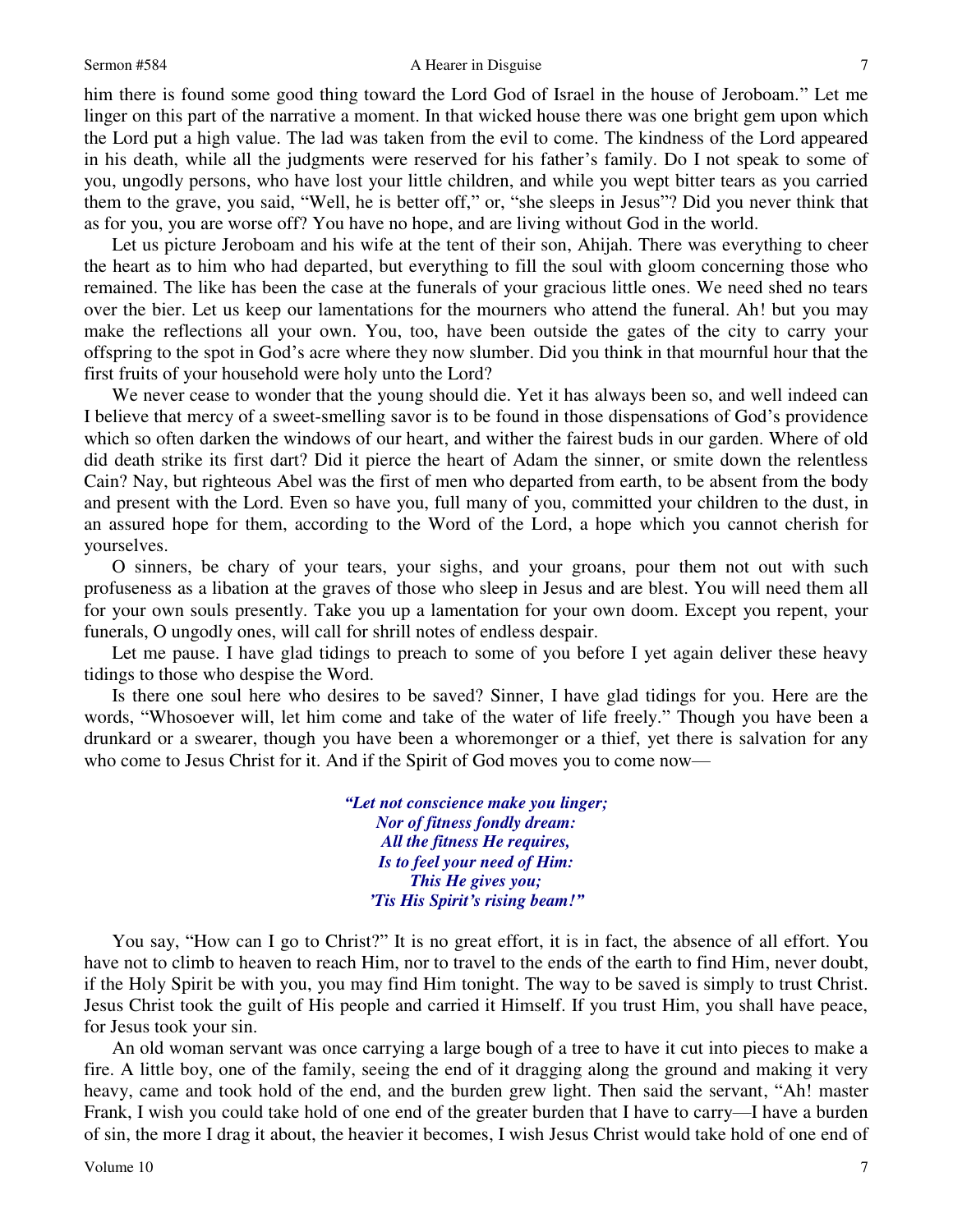it." The little boy said, "My mother told me yesterday that Jesus Christ carries all our sins, therefore, you do not want Jesus Christ to carry one end of it, He will take the whole of it." The poor woman, who had been long seeking rest, found it by that remark of the child. Yes, Jesus does take your sins. If you trust Christ, this is the evidence that all your sins are laid on Him—

> *"Sinner, nothing do, Either great or small; Jesus did it, did it all, Long, long ago."*

Your salvation is finished by Christ if you believe. Not only the first strokes, but the finishing touch Christ has given. The bath you shall wash in, He has filled it; the robe you shall wear, He has woven it; the crown you shall wear, He has bought it; the heaven you shall inhabit, He has prepared it. "It is finished!" All you have to do is to wear it. Take it and wear it. Accept it as a gift of His free grace. May God bring you into such a mind that you may be willing to receive it. And if you are willing to receive it, take it, take it, and go your way rejoicing. Thus you see, I bring good tidings to seekers.

But I have a heavy message for some of you. Let me deliver it as in the sight of God, with deep solemnity of purpose. Sinner, unrepentant sinner, I have heavy tidings for you. You are now under God's wrath. The wrath of God abides on you. It is not as though a tempest hovered in the sky, it has gathered round your devoted head! "God is angry with the wicked every day." Sinner, God has bent His bow and made it ready, and fitted His arrow to the string, and He has pointed it at you. He has furbished His sword and made it sharp, and it is sharp for you. O barren fig tree, the axe is laid at your root! God even now looks upon you with anger, as you do offend Him and sin against Him with a high hand. Turn you! Turn you! for it is either turn or burn! and God give you to turn lest you burn forever.

I have worse tidings still, as you will think. There is speedy death for you. I know not how long you may live, but out of this vast assembly there is every probability that one or two of us will be in eternity before next Sunday. You can calculate that as well as I can. There is a certain number of deaths in the population every week, here are several thousands gathered here, some six or seven thousand immortal souls, and we may die, but there are some of us who *must* die. It is rarely a week passes without a death of someone in this church, much more in the congregation. I suppose I never did address the same assembly twice, and never shall, and though you were all willing to come next Sunday, yet there would be some of you who could not come because you will have appeared at the bar of God.

Prepare to meet your God. There is no cholera abroad, but death has other weapons. The fever sleeps, but the gates to the grave are many, and you may pass through one of them before you are aware of it. Prepare! Prepare! because He will do this. "Prepare to meet your God, O Israel!" I have heavy tidings for some of you. I give you warning to set your house in order, for you must die and not live. I speak now prophetically, of some here present, let them take heed unto their ways lest the day of grace pass and they die ere they have thought of Christ.

I have heavier tidings still. After death the judgment. First comes the skeleton king, and then hell follows him. Oh! is it true that some of us may be in hell before another week? True! alas! too true! I do conjure you then—since there is this possibility, nay, since there is an absolute certainty that ere long, except we repent, we shall all likewise perish—I do conjure you think upon your eternal state.

By the wrath of God, and by the love of God, by your own soul, and by the value of it, by heaven and its joys, which you will lose, by hell and its torments, which you must endure, by the blood of Jesus, by the groans and sweat of that Redeemer who delights to receive sinners, and who declares that any who come to Him He will in no wise cast out. I beseech you, as your brother and your friend, fly, fly, fly to Jesus!

May the Lord help you to trust Him now. There, just as you are, flat before the cross, sinner, no stopping, no waiting, no preparing, come to Jesus in all your dishabille, all black and filthy, just as you